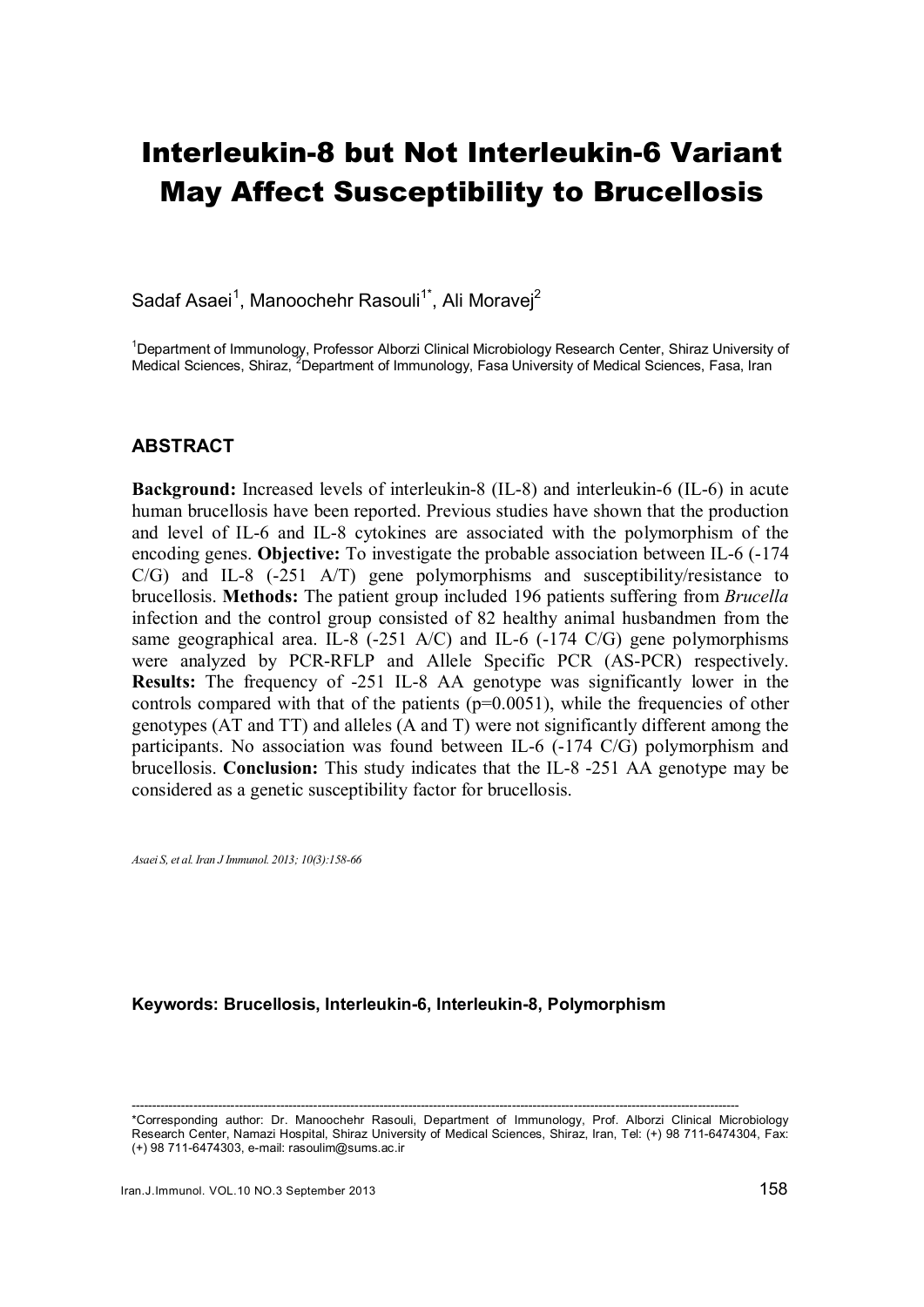#### INTRODUCTION

*Brucella*, the causative agent of brucellosis, is an obligatory intracellular pathogen that can stay alive and replicate within phagocytic cells such as monocytes and macrophages (1). Brucellosis is a zoonotic disease that could be transmitted to humans through consumption of contaminated milk and dairy products, contact with products of conception, or sometimes through meat ingestion from the infected animals. Other portals of entry are conjunctivae, respiratory tract, and abraded skin, which are the more prevalent routes of infection especially in animal husbandmen. The disease is a worldwide distributed and its most important endemic regions are the Mediterranean countries, the Middle East, India and the Southern America (1). The mechanism of host resistance to *Brucella* spp. is incompletely understood, but similar to other intracellular bacteria; cell-mediated immunity seems to play a major role in immune response against *Brucella* infection (2). Some studies have shown that the cytokines produced by Th-1 cells are key mediators both for the protection against this infection and for the increase in the level of interferon-γ (IFN-γ) in acute human brucellosis (3). IFN-γ is a physiologic activator of macrophages to produce proinflammatory cytokines including interleukin-1 (IL-1), tumor necrosis factor- $\alpha$  (TNF- $\alpha$ ), interleukin-6 (IL-6) and interleukin-8 (IL-8) (4,5).

IL-6 is a multifunctional cytokine playing a major role in the inflammatory responses. This cytokine is produced by several cell types such as T lymphocytes, macrophages, fibroblasts and endothelial cells (6). Previous studies have shown that IFN-γ, IL-6 and TNF-α serum levels are increased in the patients with *Brucella* infection (7,8). It seems that serum IL-6 level depends on the nature of the bacterium, not simply on the bacterial number (6). Since LPS is a stimulator for IL-6 production (9) and *Brucella* spp., being Gram negative bacteria, are rich in LPS, IL-6 serum level in patients with brucellosis may be affected (6). It seems that IL-6 production by both splenic and peritoneal cells affect the number of activated macrophages in *Brucella* infection (6).

IL-8 is a chemokine inducing the migration of leukocytes to the site of infection. Main producers of IL-8 are monocytes and endothelial cells (4). Monocytes can produce more IL-8 in response to the IFN-γ produced by T-cells (4). It is shown that IL-8 serum level increases significantly in the patients with brucellosis in comparison with the normal individuals. These could indicate the functional role of IL-8 in the process and pathogenesis of brucellosis (10).

It is clarified that in infectious diseases, the rate of cytokine production and the effect of cytokine on immune cells are influenced by various factors such as the nature of the bacterium, the number of bacteria and the host genetic background (11). In this regard, several studies have revealed the important roles of gene polymorphisms on the susceptibility and/or resistance of different individuals to the same infectious diseases (12-16). Previous studies have shown that the production of IL-6 and IL-8 cytokines is affected by their gene polymorphisms (17-19). Taking into account the presence of these two cytokines in brucellosis and the role of different variants of the two genes in cytokine production, the present study attempts to study the association between IL-6 (- 174 C/G) and IL-8 (-251 A/T) gene variants and susceptibility and/or resistance to **brucellosis**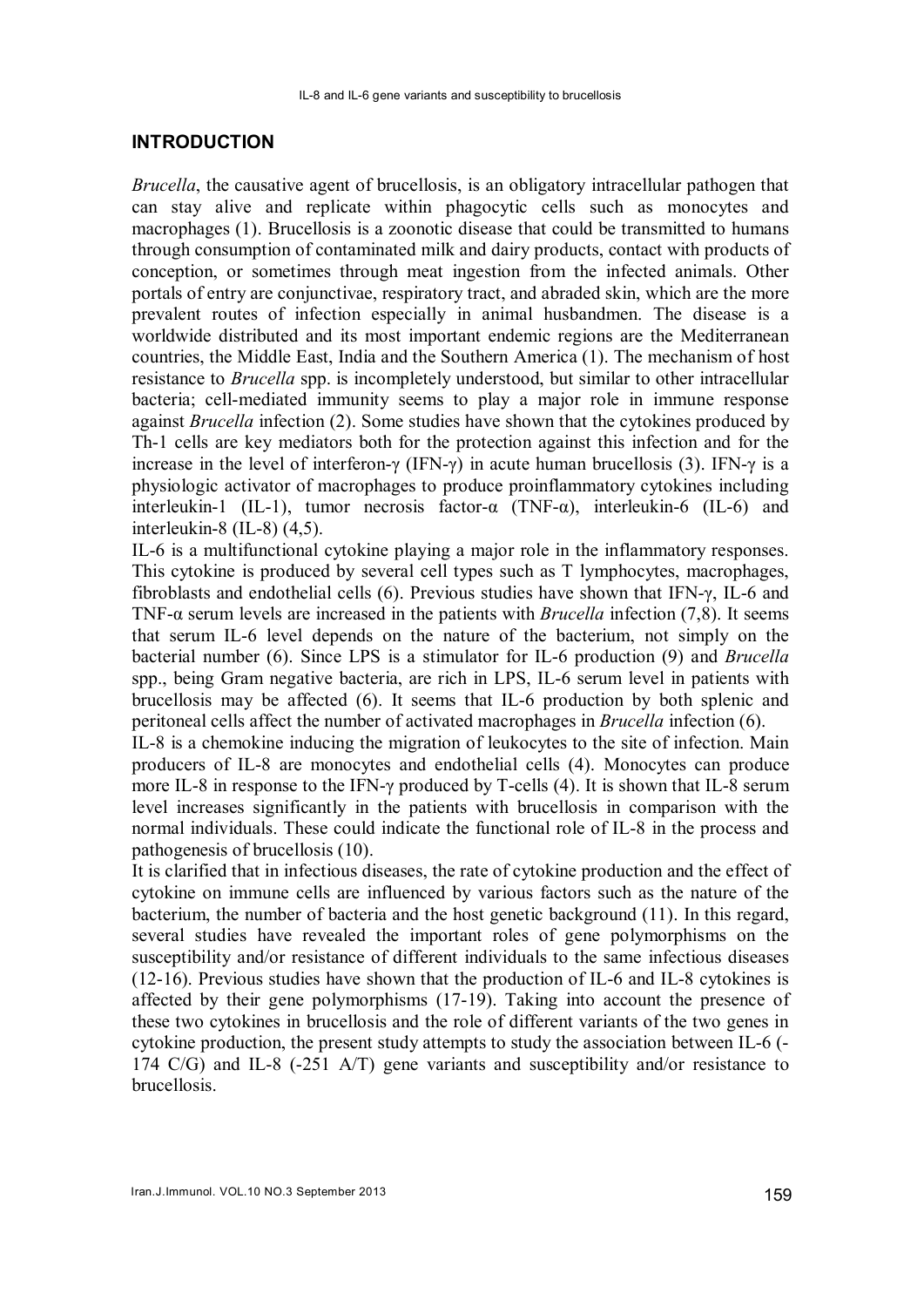#### MATERIALS AND METHODS

Patients. The patient group included 196 (84 males and 112 females, age range 7-80 and Mean  $\pm$  SD = 30.5 $\pm$ 1.2 years) persons suffering from *Brucella* infection who were registered in the health center of Fars province, Southern Iran, during a one year period in 2007. All of the patients were either farmers keeping animals infected with *Brucella* or had a history of consumption of contaminated raw milk and unpasteurized dairy products. Diagnosis of brucellosis was based on clinical signs and symptoms such as fever, night sweating, weakness, anorexia, weight loss, malaise, splenomegaly and lymphadenophathy in addition to positive serological tests (antibody titer higher than 1/160 for standard agglutination test and 2-mercaptoethanol test) at the time of infection. The control group consisted of 82 (38 males and 44 females, age range 5-74 and Mean  $\pm$  SD = 27.3 $\pm$ 1.7 years) healthy animal husbandmen from the same geographical area as the patients. All of them had close contact with animals infected with *Brucella* and consumed their contaminated milk and dairy products, but they did not show any clinical manifestations after a six-month follow-up. Blood samples were taken from all patients and controls after obtaining informed written consents. This study was approved by the Research Ethics Committee of Shiraz University of Medical Sciences.

DNA Extraction and Genotyping. DNA was extracted from blood samples using the standard salting out method. IL-8 (position -251 A/C) gene polymorphism was analyzed by polymerase chain reaction-restriction fragment length polymorphism (PCR-RFLP). For each specimen, a PCR reaction was set up using specific pair of primers. Each PCR reaction contained 1X PCR buffer, 200 µM dNTPs mix, 0.5 units *Taq* DNA polymerase (all from CinnaGen, Iran), 0.5 μM specific primer set (Primm, Italy),  $250$  ng genomic DNA and  $2.5$  mM MgCl<sub>2</sub>. PCR was performed under the following thermal conditions: an initial denaturation step for 2 min at 95°C followed by 35 cycles of a denaturation step for 1 min at 95°C, annealing for 1 min at 55°C, extension for 1 min at 72°C and a final extension for 10 min at 72°C. The 816 bp amplified products were digested with 3 units of *MfeI* (Fermentas, Lithuania) overnight at 37°C. T allele remained undigested (816 bp), whereas C allele yielded 2 bands of 296 bp and 520 bp. Finally, the digested products were run on a 2.5% agarose NA gel (GE Halthcare, USA) and studied on UV transilluminator after staining with ethidium bromide. Sequences of the primers are presented in Table 1.

IL-6 (position -174 C/G) gene polymorphism was analyzed using allele specific polymerase chain reaction. Human growth hormone gene was used as an internal control. PCR reactions were set up using two specific sets of primers amplifying a 109 bp sequence of IL-6 gene and a 220 bp sequence of HGH gene. DNA was amplified in a 10 μl reaction. Each PCR reaction contained 1X PCR buffer, 3 mM MgCl<sub>2</sub>, 200 μM dNTPs mix, 0.5 units *Taq* DNA polymerase (all from CinnaGen, Iran), 1 μM specific primers of IL-6, 0.1 μM specific primers of HGH (Primm, Italy) and 250 ng of genomic DNA. PCRs were performed under the following thermal conditions: an initial denaturation step for 5 min at 95°C followed by 35 cycles of denaturation for 1 min at 95°C, annealing for 1 min at 60°C, extension for 45 sec at 72°C and a final extension at 72°C for 5 min.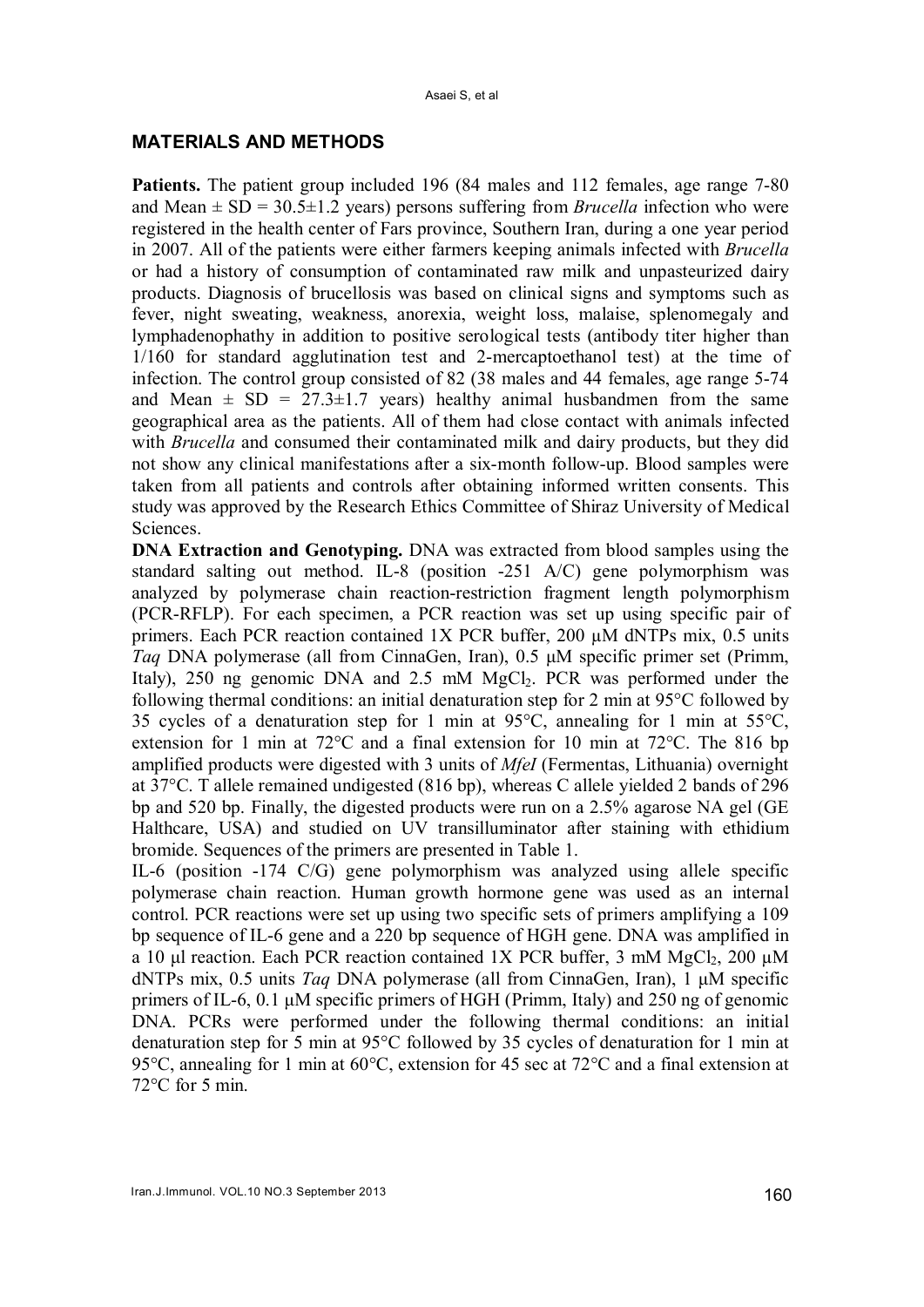# Table 1. PCR primers and conditions for IL-6 and IL-8 gene amplification.

| Locus                          | <b>Method</b> | <b>PCR Primers</b>                                                                                                                                                                                                              | <b>Annealing</b>    | MgCl <sub>2</sub> | <b>Restriction</b> | Fragment                                         |
|--------------------------------|---------------|---------------------------------------------------------------------------------------------------------------------------------------------------------------------------------------------------------------------------------|---------------------|-------------------|--------------------|--------------------------------------------------|
|                                |               |                                                                                                                                                                                                                                 | Temp. $(^{\circ}C)$ | (mM)              | <b>Enzymes</b>     | Sizes (bp)                                       |
| $IL-8$<br>$(-251A/T)$          | <b>RFLP</b>   | Forward: 5'-GATTCTGCTCTTATGCCTCCA-3'<br>Reverse: 5'- CCCAAGCTTGTGTGCTCTGCTGTC-3'                                                                                                                                                | $55^{\circ}$ C      | $2.5 \text{ mM}$  | mfeI               | AA:296 and 520<br>GG:816<br>AG: 296, 520 and 816 |
| $IL-6$<br>$(-174 \text{ G/C})$ | ASO-PCR       | Il-6 Common: 5'-TTTGTTGGAGGGTGAGGGTGG-3'<br>Il-6 G allele: 5'-CCTCAGAGACATCTCCAGTCg-3'<br>Il-6 C allele: 5'-CCTCAGAGACATCTCCAGTCc-3'<br>HGH Forward: 5'-GCCTTCCCAACCATTCCCTTA -3'<br>HGH Reverse: 5'-TCACGGATTTCTGTTGTGTTTC -3' | $60^{\circ}$ C      | 3mM               |                    | 109<br>220                                       |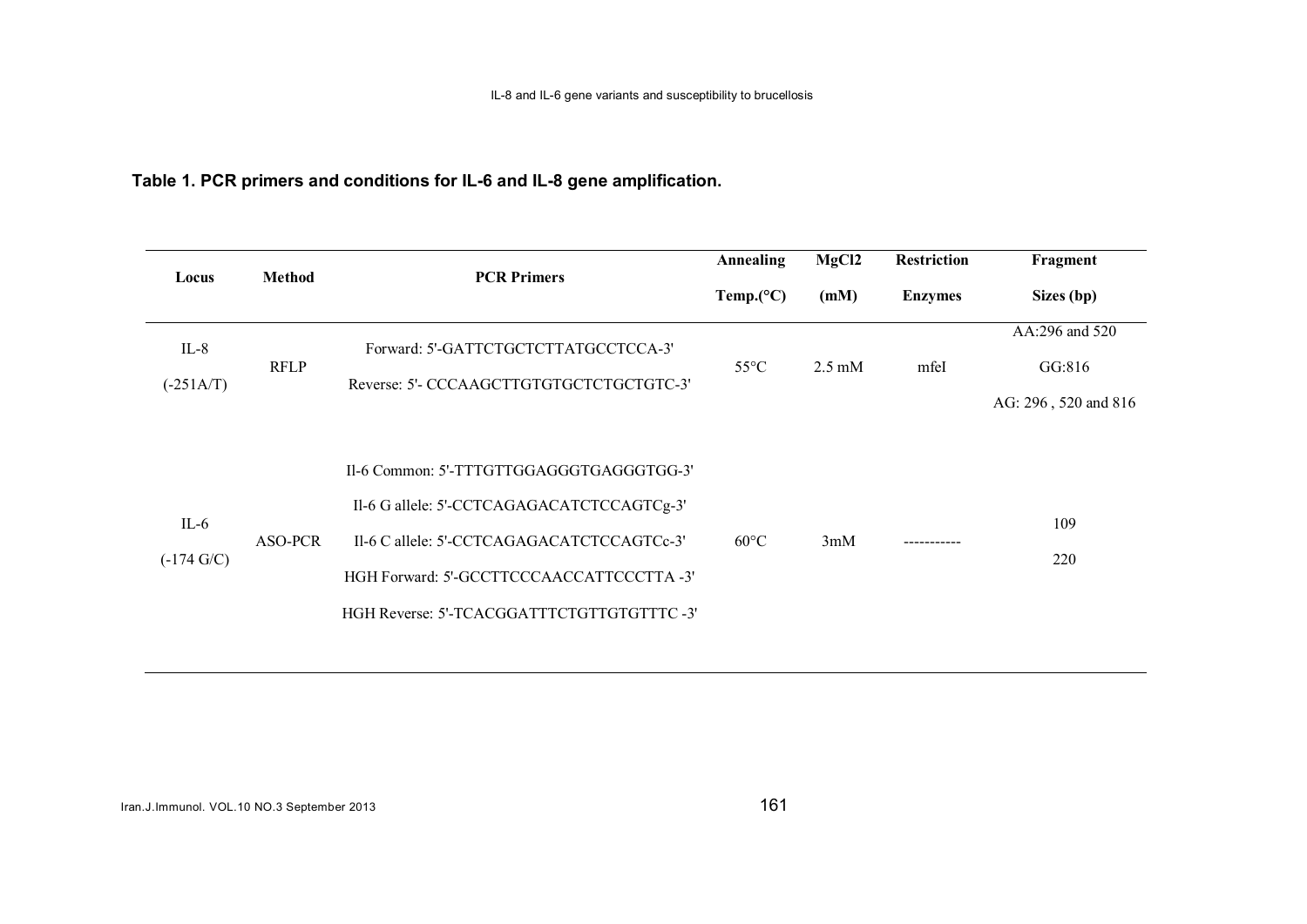Statistical Analysis. Allele and genotype frequencies were calculated by direct gene counting. Statistical analysis of the differences between the two groups was performed by  $\chi^2$  test using EPI Info 2000 and SPSS software version 16. Odds ratio and 95% confidence interval were calculated by EPI info 2000. Arlequin software package version 3.1 was used to determine Hardy-Weinberg equilibrium (HWE). In cases in which the frequency of genotypes did not meet HWE, Armitage's trend test was calculated (http://ihg.gsf.de/cgi-bin/hw/hwal.pl). p value less than 0.05 was considered significant.

## RESULTS

The single nucleotide polymorphisms (SNPs) of IL-8 (-251 A/T) and IL-6 (-174 C/G) genes were analyzed in the controls and patients with brucellosis. Genotypes of IL-8 in the control group met Hardy-Weinberg equilibrium while the others did not. The frequency of AA genotype at position -251 of IL-8 was significantly lower in the controls compared with that of the patients ( $p=0.0051$ , OR=6.34, 95% CI=1.41-39.66, study power=96%). Although the frequencies of AT and TT genotypes at this position were higher in the patients compared with controls, p values did not show any significant differences between the two study groups  $(p=0.204$  and  $p=0.644$ , respectively). Regarding alleles at position -251 of IL-8, there was no significant difference between the controls and patients ( $p=0.118$ , study power=36%). The frequencies of IL-6 (-174) CG and GG genotypes were lower in the controls,

compared with that of the patients ( $p=0.697$ , study power=54%;  $p=0.894$ , study power=3, respectively), while the frequency of CC was higher in the controls than that of the patients ( $p=0.287$ , study power=16%). Moreover, allele G at position -174 was more frequent in the patients while allele C was more frequent in the controls  $(p=0.590,$ study power=8%). However, statistical analysis showed that these differences are not significant.

## **DISCUSSION**

Cell mediated immunity (CMI) and its related cytokines play crucial roles in protective immunity against intracellular organisms such as *Brucella* spp. (20). In *Brucella* infected individuals, IFN-γ modulates the activation of macrophages; increases their class II MHC molecules expression and enhances their antigen presentation ability, and promotes lymphocyte differentiation (21). IL-6 promotes Th2 differentiation and simultaneously inhibits Th1 polarization. IL-6 activates the transcription mediated by the nuclear factor of activated T cells (NFAT) leading to an increase in the production of IL-4 by naive CD4<sup>+</sup> T cells and their differentiation into effector Th2 cells. It is shown that IL-6 has an anti-inflammatory activity (22) and its level increases in sera of patients with brucellosis (8). Besides, some studies have shown that the rates of cytokine production are related to SNPs in cytokine genes (11). In view of the aforementioned studies, one of the aims of this study was to determine the potential associations between IL-6 (position -174) gene polymorphism and susceptibility to brucellosis in Iranian population.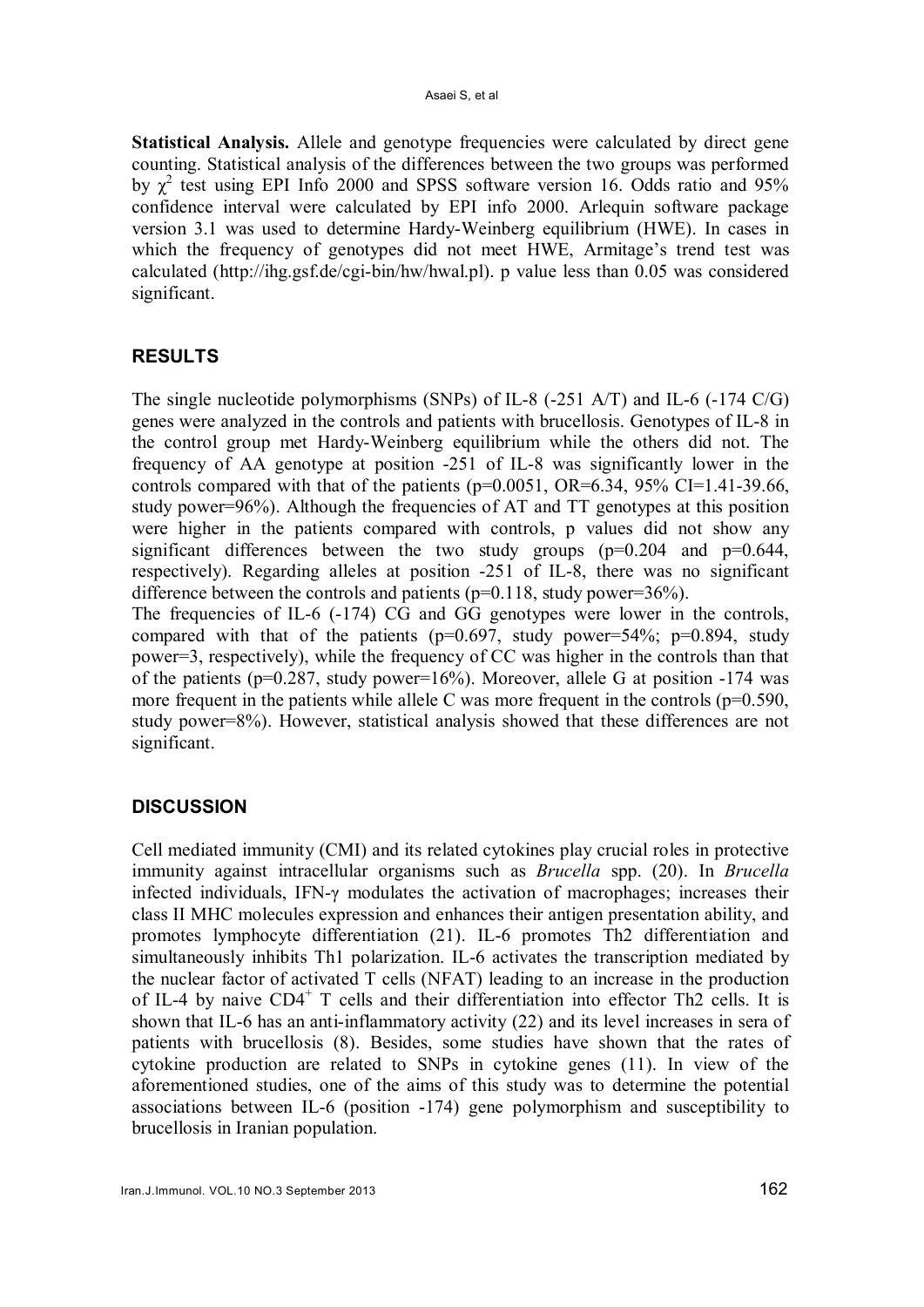| <b>Genotypes and allels</b> | Patient Group n(%) | Control Group $(\% )$ | $X^2$       | P Value* | <b>OR (95%CI)</b>   | <b>Study Power</b> $(\%)$ |
|-----------------------------|--------------------|-----------------------|-------------|----------|---------------------|---------------------------|
| IL-6 $(-174)$<br>Genotypes  |                    |                       |             |          |                     |                           |
| CC                          | 8(4.20)            | 6(7.30)               | 1.13        | 0.287    | $0.56(0.17-1.88)$   | 16                        |
| CG                          | 53 (37.90)         | 21 (25.60)            | 0.15        | 0.697    | $1.012(0.60-2.11)$  | 54                        |
| GG                          | 129(67.90)         | 55 $(67.10)$          | 0.02        | 0.894    | $1.04(0.58-1.87)$   | $\mathfrak{Z}$            |
| Alleles                     |                    |                       |             |          |                     |                           |
| $\mathsf C$                 | 69(18.16)          | 33(20.12)             |             |          |                     |                           |
| G                           | 311 (81.84)        | 131 (78.88)           | 0.29        | 0.590    | $0.88(0.54 - 1.44)$ | $8\,$                     |
| $IL-8(-251)$<br>Genotypes   |                    |                       |             |          |                     |                           |
| <b>TT</b>                   | 64 (33.70)         | 30(36.60)             | 0.21        | 0.644    | $0.88(0.50-1.57)$   | $\boldsymbol{7}$          |
| AT                          | 100(52.60)         | 50(61.00)             | 1.61        | 0.204    | $0.71(0.41-1.24)$   | 25                        |
| AA                          | 26(13.70)          | 2(2.40)               | $6.67^{\$}$ | 0.0051   | $6.34(1.41-39.66)$  | 96                        |
| Alleles                     |                    |                       |             |          |                     |                           |
| $\mathbf T$                 | 228(60.00)         | 110(67.07)            | 2.44        | 0.118    | $0.74(0.49-1.10)$   | 36                        |
| $\mathbf{A}$                | 152(40.00)         | 54 (32.93)            |             |          |                     |                           |

#### Table 2. Frequencies of IL-6 and IL-8 genotypes and alleles in patients with brucellosis and controls.

\*Each *P* value is the result of comparing corresponding row with the sum of other related rows.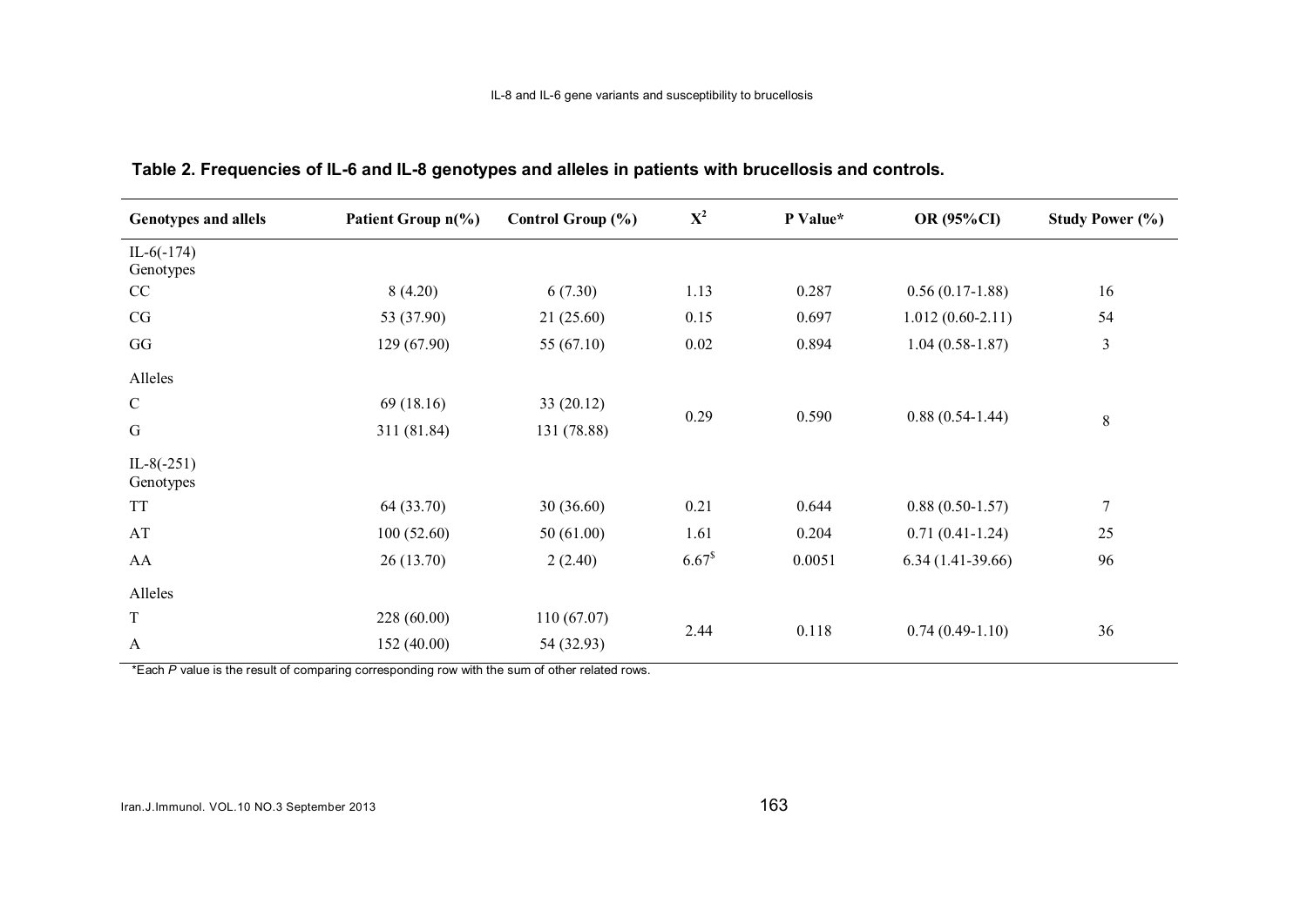The results of this study revealed that there was no significant difference in IL-6 gene polymorphism between the patients with brucellosis and the healthy controls. Similarly, the study by Karaoglon *et al.* indicated that there was no significant difference between the frequencies of IL-6 alleles and genotypes among Turkish patients infected with *Brucella* and healthy ones (17). Contrary to our study, Budak *et al.* found high producer -174 IL-6 variants (GG and CG) were more common in brucellosis patients in comparison to that of the healthy controls (18). They recommended that IL-6 gene polymorphisms may affect susceptibility to brucellosis and can be considered as a genetic risk factor for developing the fulminant disease (18). The lack of similarity between our results and Budak's might be due to the number of the participants enrolled in both studies. Budak genotyped only 40 patients and 49 controls while the number of our patients and controls were 196 and 82, respectively; and Karaoglan studied IL-6 polymorphism on 85 patients and 85 controls. In addition to the number of the participants, genetic varieties among these different ethnic groups may be another reason of these differences. Budak collected blood samples from Bursa (the Northwest of Turkey), which is populated by different ethnic groups from Bulgaria, Greece and North East of Black Sea. Then, this admixture could be another reason for lack of similarity between Budak's study on the one side and Karaoglan's study and ours on the other side.

Cytokines and chemokines produced by various cells play major roles in the immunity to infectious diseases. IL-8 is a member of the CXC chemokines inducing chemotaxis of neutrophils. This cytokine is produced by a variety of cell types in response to other pro-inflammatory cytokines such as TNF- $\alpha$  (18), and bacterial or viral products in the areas of inflammation (23). One of the aims of the present study was to determine the effect of various genotypes of IL-8 gene promoter polymorphism on the susceptibility/resistance to brucellosis. We found that -251 IL-8 AA genotype is more frequent in the patients than in the controls. A previous study has shown that IL-8 A allele (-251) is associated with the increase in IL-8 production after stimulation with lipopolysaccharide or cytokines such as IL-1β and TNF-α (24). Refik and colleague showed that the patients with brucellosis had significantly elevated serum levels of IL-6 and IL-8, compared with those of the healthy controls (10). They also clarified that the serum level of IL-8 is higher in the acute brucellosis than in the subacute brucellosis. This research group concluded that the extent of IL-8 elevation depends on the severity and clinical patterns of the disease (10). According to the above-mentioned findings, we suggest that individuals inheriting AA genotype have 6.34 times more chance of developing brucellosis (OR=6.34) when they are exposed to the bacteria. Due to the lack of study in this field, it was not possible to compare our results with others. Then, further analysis of IL-8 gene may help identify more functional polymorphisms associated with altered IL-8 production and susceptibility to *Brucella*. However, several studies have shown the association between IL-8 -251 A/T polymorphism and different infectious and non-infectious diseases (13,22,25-27). Farshad *et al.* tried to find the potential association between the prevalence of -251 IL-8 gene variants and *Helicobacter pylori* infected and non-infected patients who suffered from gastritis and/or ulcerative gastritis (13). Okada *et al.* hypothesized that IL-8 polymorphisms might be associated with serum levels of anti-p53 antibody (25). They demonstrated that -251 IL-8 AA genotype was associated with higher anti-p53 antibodies than those of the reference range (25). Kamali-Sarvestani and colleagues carried out a case-control study on the breast cancer patients with invasive ductal carcinoma and healthy women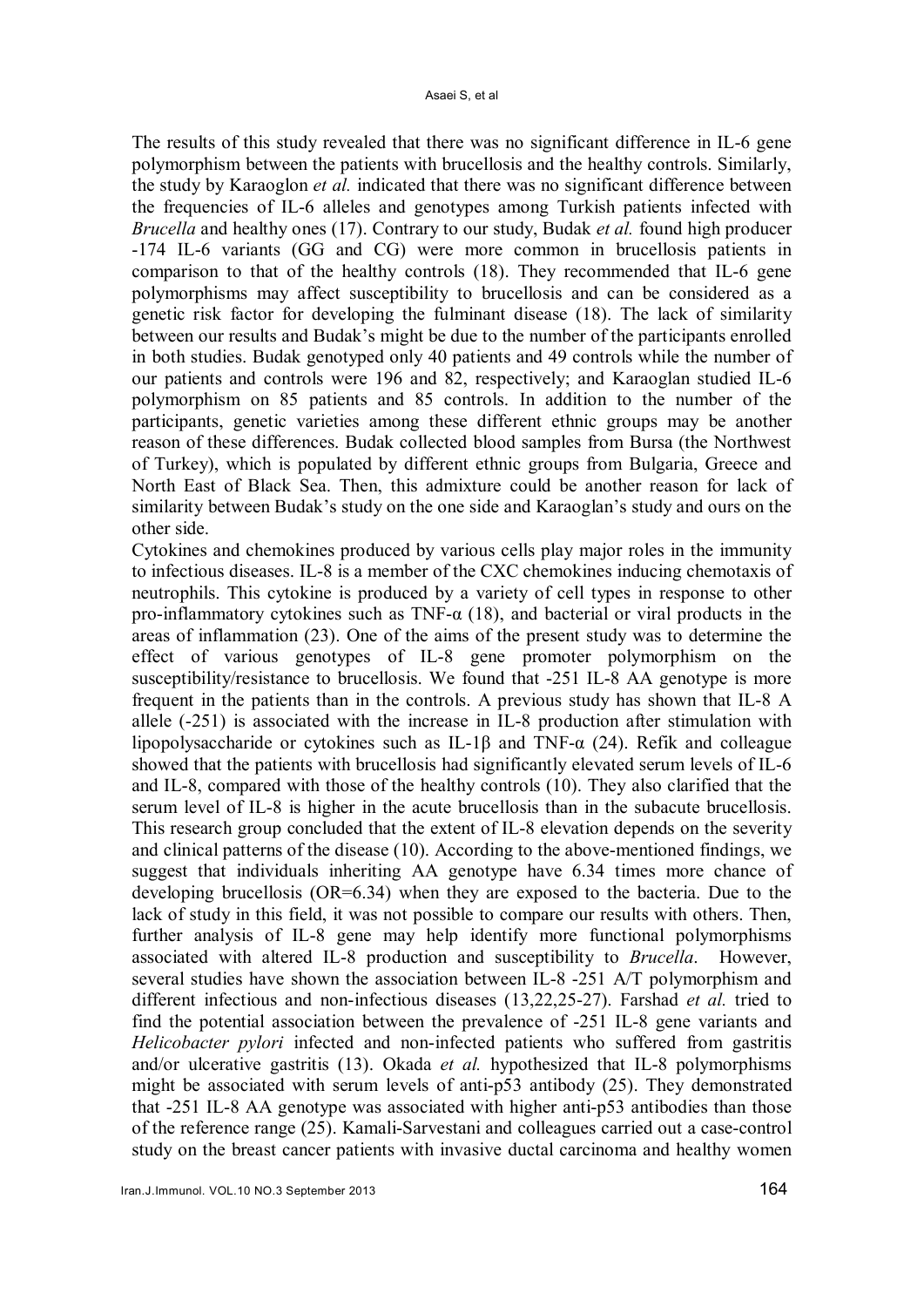(26). They showed that -251 IL-8 T/A genotype is associated with the development of the invasive ductal carcinoma type of the breast cancer (26). Frade *et al.* investigated the probable role of -251 IL-8 genotypes on the susceptibility to visceral leishmaniasis (VL), but they did not find any relationship between IL-8 gene polymorphisms and susceptibility to VL  $(27)$ .

In conclusion, this study indicated that -251 IL-8 AA genotype may influence increased susceptibility to brucellosis in a sample of Iranian population and may be considered as a genetic factor for sensitivity to this infectious disease.

# ACKNOWLEDGEMENTS

Our special thanks are due to Miss. Esmat Kazemi for her linguistic copy editing. We also thank Health Center of Fars Province for their help with finding the patients. This study was financially supported by Grant No. 84-10 awarded by Clinical Microbiology Research Center, Shiraz University of Medical Sciences, Shiraz, Fars, Iran.

## **REFERENCES**

- 1 Corbel MJ. Brucellosis: an overview. Emerg Infect Dis. 1997; 3:213-21.
- 2 Serre A, Bascoul S, Vendrell JP, Cannat A. Human immune response to Brucella infection. Ann Inst Pasteur Microbiol. 1987; 138:113-7.
- 3 Golding B, Scott DE, Scharf O, Huang LY, Zaitseva M, Lapham C, et al. Immunity and protection against Brucella abortus. Microbes Infect. 2001; 3:43-8.
- 4 Bosco MC, Gusella GL, Espinoza-Delgado I, Longo DL, Varesio L. Interferon-gamma upregulates interleukin-8 gene expression in human monocytic cells by a posttranscriptional mechanism. Blood. 1994; 83:537-42.
- 5 Akira S, Taga T, Kishimoto T. *Interleukin*-*6 in biology and medicine*. Adv Immunol. 1993; 54:1- 78.
- 6 Saunders BM, Liu Z, Zhan Y, Cheers C. Interleukin-6 production during chronic experimental infection. Immunol Cell Biol. 1993; 71:275-80.
- 7 Rodríguez-Zapata M, Matías MJ, Prieto A, Jonde MA, Monserrat J, Sánchez L, et al. Human Brucellosis Is Characterized by an Intense Th1 Profile Associated with a Defective Monocyte Function. Infect Immun. 2010; 78: 3272-9.
- 8 Akbulut H, Celik I, Akbulut A. Cytokine levels in patients with brucellosis and their relations with the treatment. Indian J Med Microbiol. 2007; 25:387-90.
- 9 Van Snick J. Interleukin-6: an overview. Annu Rev Immunol. 1990; 8:253-78.
- 10 Refik M, Mehmet N, Durmaz R, Ersoy Y. Cytokine profile and nitric oxide levels in sera from patients with brucellosis. Braz J Med Biol Res. 2004; 37:1659-63.
- 11 Koen Vandenbroeck. Cytokine gene polymorphism in multifactorial conditions. Taylor & Francis Group; 2006. p. 83-93.
- 12 Moravej A, Rasouli M, Kalani M, Asaei S, Kiany S, Najafipour S, et al. IL-1β (-511T/C) gene polymorphism not IL-1β (+3953T/C) and LT- $\alpha$  (+252A/G) gene variants confers susceptibility to visceral leishmaniasis. Mol Biol Rep. 2012; 39:6907-14.
- 13 Farshad S, Rasouli M, Jamshidzadeh A, Hosseinkhani A, Japoni A, Alborzi A, et al. IL-1ß (+3953 C/T) and IL-8 (-251 A/T) gene polymorphisms in H. pylori mediated gastric disorders. Iran J Immunol. 2010; 7:96-108.
- 14 Kalani M, Rasouli M, Moravej A, Kiany S, Rahimi HR. Association of interleukin-15 single nucleotide polymorphisms with resistance to brucellosis among Iranian patients. Tissue Antigens. 2011; 78:352-8.
- 15 Rasouli M, Kalani M, Moravej A, Kiany S. Interleukin-18 single nucleotide polymorphisms contribute to the susceptibility to brucellosis in Iranian patients. Cytokine. 2011; 54:272-6.